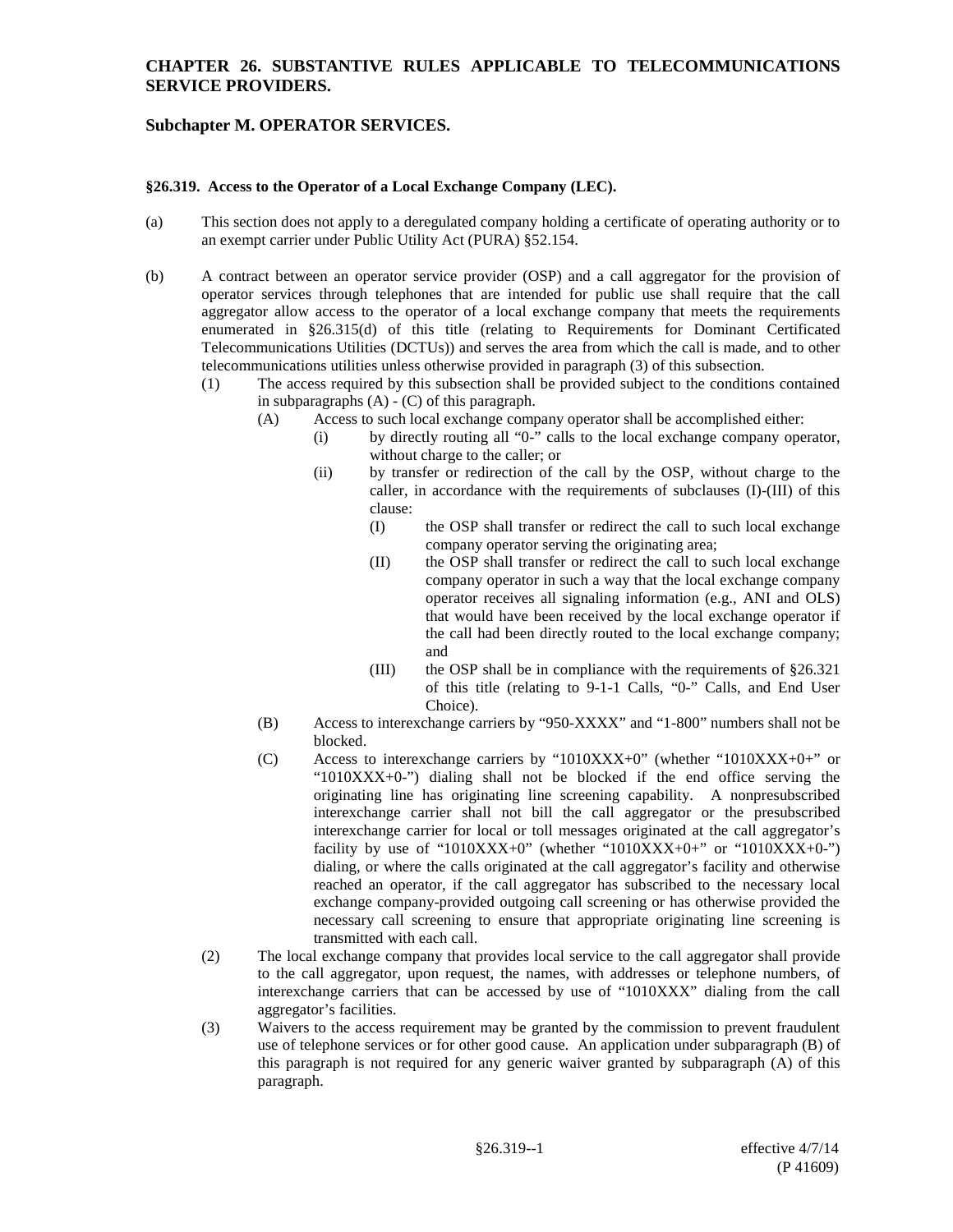## **CHAPTER 26. SUBSTANTIVE RULES APPLICABLE TO TELECOMMUNICATIONS SERVICE PROVIDERS.**

## **Subchapter M. OPERATOR SERVICES.**

- (A) The commission finds that the following generic waivers of the access requirement are required to prevent fraudulent use.
	- (i) Access to interexchange carriers by "1010XXX+0" (whether " $1010XXX+0+$ " or " $1010XXX+0-$ ") dialing may be blocked if the end office serving the originating line does not have originating line screening capability.
	- (ii) Access to interexchange carriers by " $1010XXX+1$ " dialing may be blocked.
	- (iii) Access to the local exchange carrier operator and to other telecommunications utilities from telephones located in confinement facilities may be blocked.
- (B) Applications for waiver of the requirement for access to the local exchange carrier operator or to other telecommunications utilities to prevent fraudulent use of telephone service or for other good cause may be filed by the call aggregator or the OSP. The commission shall process such applications for waiver using the following criteria and procedures:
	- (i) Each application for waiver shall contain a certificate of service attesting that a copy of the application has been served upon the Office of Public Utility Counsel and affected telecommunications utilities, including those identified in paragraph (2) of this subsection and the local exchange companies serving the affected exchange. If the application for waiver pertains to technical limitations of certain equipment, the application for waiver shall contain a certificate of service attesting that a copy of the application has been served upon the Office of Public Utility Counsel and all telecommunications utilities registered with or certificated by the commission. The certificate shall list the telecommunications utilities on which copies of the application were served.
	- (ii) If the application for waiver pertains to technical limitations of certain equipment, the equipment shall be clearly identified in the application, including the manufacturer and the model. The application shall indicate the date of purchase of the equipment by the call aggregator, the extent to which equipment is available to allow the access requirements to be met, the associated costs, and the time requirements associated with equipment modifications.
	- (iii) The access requirement shall be enforced while the application for waiver is pending.
	- (iv) Each application for waiver shall initially be assigned a project control number, assigned to a presiding officer, and reviewed administratively.
		- (I) No later than 30 days after the filing date of the application, interested persons other than the commission staff and the Office of Public Utility Counsel may file written comments or recommendations concerning the application. No later than 60 days after the filing of the application, the commission staff shall, and the Office of Public Utility Counsel may, file written comments or recommendations concerning the application.
		- (II) Within 90 days of the filing, after administrative review, the presiding officer shall approve, deny, or docket the application. The presiding officer may postpone a decision on the application beyond the 90th day after filing if he or she finds that additional information is needed to determine whether good cause exists.